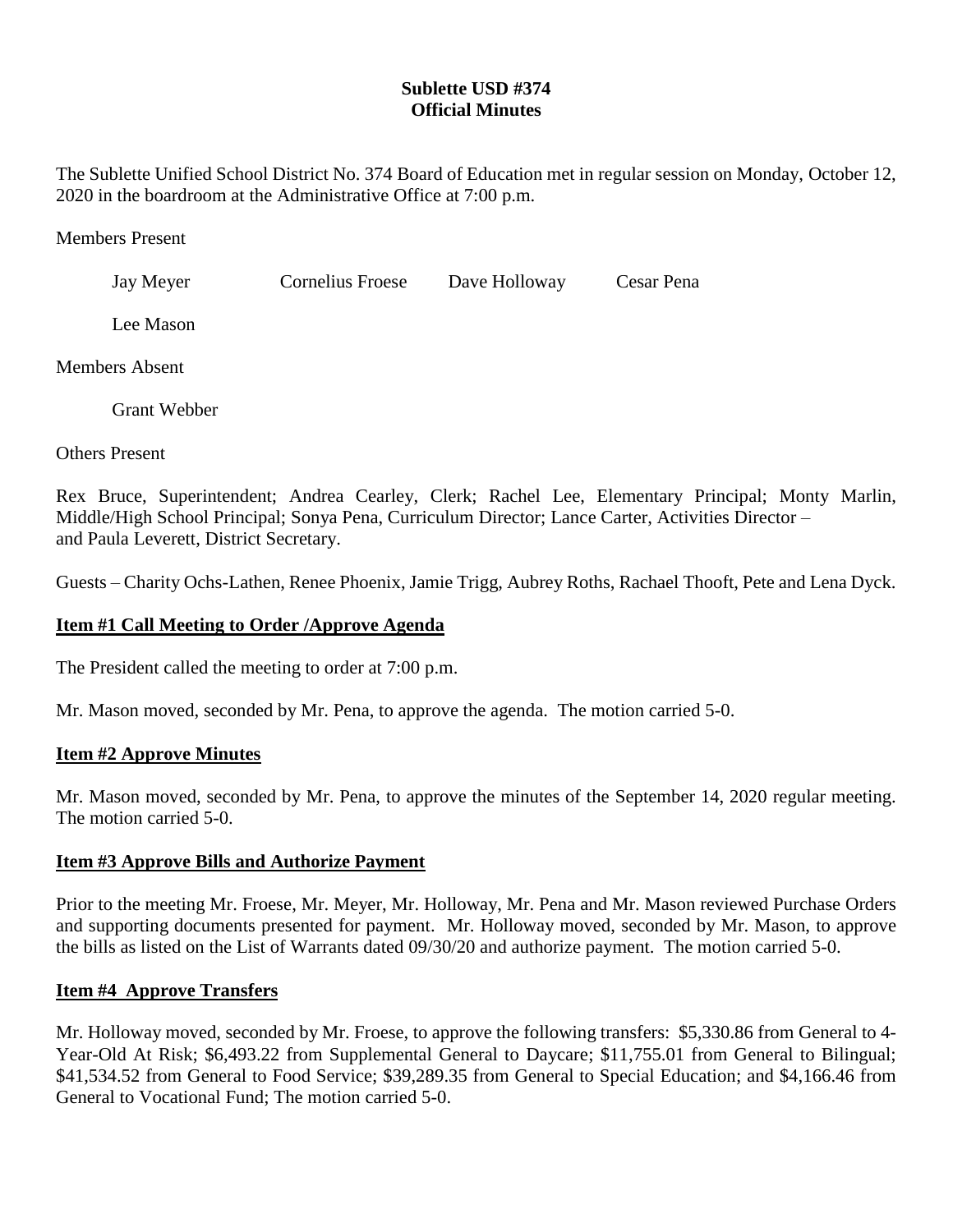# **Item #5 2019/2020 Audit Report – Mathew Medill/Rachael Thooft**

Ms. Rachael Thooft presented the audit report for the fiscal year ended June 30, 2020. Mr. Mason moved, seconded by Mr. Holloway, to approve the audit report. The motion carried 5-0.

# **PUBLIC FORUM**

Pete and Lena Dyck were present to ask questions regarding the wearing of masks by students in the school buildings. Mr. Bruce stated that the school district was following the KSDE, CDC and Haskell County Health Department guidelines and encouraged our community to also abide by these guidelines.

# **Reports**

# Curriculum

Mrs. Pena is looking at the social studies curriculum. She reported they met with Dr. Church from the LINK Grant after school today, and that they would have till June  $30<sup>th</sup>$  to spend this year's funds. We have purchased 4 swivel cameras for teachers to use for remote learning and/or in-class teaching. The SAC meetings have begun for this year. She reported there are 6 literacy coaches this year for LINK.

# Principals

Mrs. Lee reported that they were working on the changes the elementary will make for this year's Halloween activities. This year the teachers will be scheduling their own Parent/Teacher conferences. Mrs. Lee introduced Ms. Phoenix, Ms. Trigg and Mrs. Roths who were present to demonstrate some of their remote learning activities done on-line with their students. They also described the altered schedules and student expectations while they were on remote learning adding what worked well and what did not. Mrs. Pena demonstrated her English class on-line learning set-up.

Mr. Marlin reported that all the teachers have embraced the remote learning challenge and have proven that we can make this work when circumstances have proven it necessary. He passed out a middle/high school building report showing the enrollment numbers over the last 7-year span and discussed the results.

## Activities Director

Mr. Carter reported that the high school football game with Wichita Independent on Friday has been cancelled. The last home middle school volleyball and football games will be this Thursday and the middle school volleyball league tournament will be next Monday and Tuesday. The high school league volleyball tournament will be Saturday at SWH. He also reported middle school basketball conditioning would start next week possibly.

## SWPRSC/HPEC

Mr. Meyer reported there was no quorum for the SWPRSC meeting so it was rescheduled and held by a Zoom meeting. No one was able to attend the HPEC Board meeting.

Board Minutes Page 3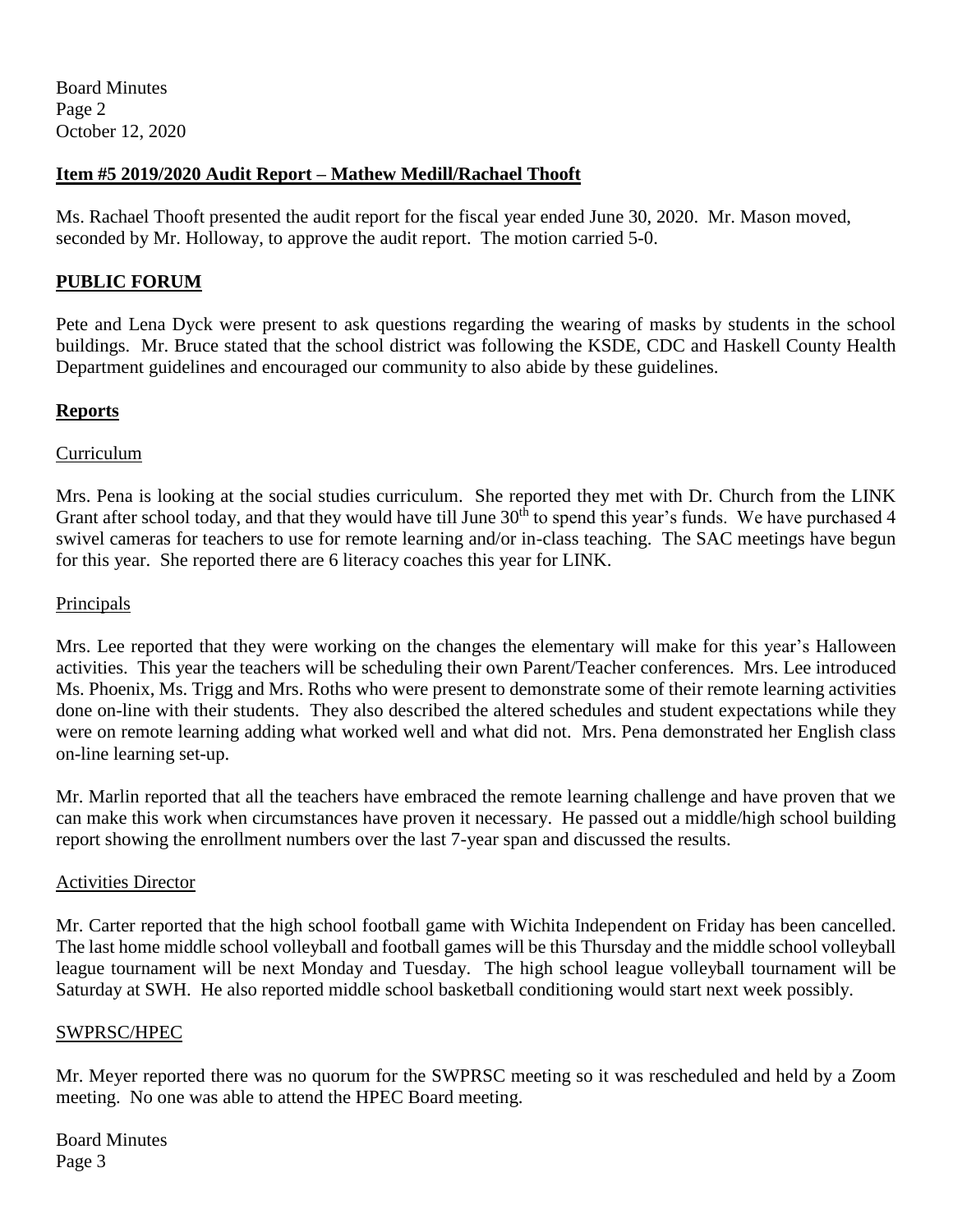October 12, 2020

Superintendent:

Mr. Bruce reported that some of the teachers had to pay extra to increase their home internet bandwidth in order to do the remote learning. He commented that Ms. Ochoa has done a great job as our new Food Service Director. She has completed all the new food program applications, kept our Grab & Go lunches going and has covered for absent employees. He reminded the Board that next month (Nov. through April) our Board of Education meetings will start at 6:30 p.m. He reported our budget next year will be down approximately \$77,000.

# **Item #6 Discussion of New Board Member Search**

Discussion of a new board member search was held, and it was decided that we would put an ad in the Monitor Chief asking interested individuals to submit a letter of interest to the Board Clerk of USD #374.

# **Item #7 Executive Session - Non-Elected Personnel**

Mr. Mason moved, seconded by Mr. Froese, to go into executive session to discuss an individual employee's performance and a potential new employee, pursuant to the non-elected personnel exemption under KOMA, to include Mr. Bruce and Mr. Marlin in executive session, and to reconvene to open session at 8:45 p.m. The motion carried 5-0.

The Board reconvened to open session at 8:45 p.m.

Mr. Mason moved, seconded by Mr. Froese, to go into executive session to discuss an individual employee's performance and a potential new employee, pursuant to the non-elected personnel exemption under KOMA, to include Mr. Bruce and Mr. Marlin in executive session, and to reconvene to open session at 8:55 p.m. The motion carried 5-0.

The Board reconvened to open session at 8:55 p.m.

## **Item #8 Contract Approval**

Mr. Holloway moved, seconded by Mr. Pena, to approve the contract of Debbie Weeks as an additional 5<sup>th</sup> grade teacher in order to comply with distancing requirements due to COVID-19. The motion carried 5-0.

## **Item #9 Resignation**

Mr. Mason moved, seconded by Mr. Pena, to accept the resignation of Manuel Rios as Migrant/ESL teacher effective September 28, 2020. The motion carried 5-0.

Mr. Mason moved, seconded by Mr. Froese, to accept the resignation of Monty Marlin as Middle/High School Principal effective at the end of the 2020-2021 school year with gratitude for 40 years of service to the District. The motion carried 5-0.

Board Minutes Page 4 October 12, 2020

# **Adjournment**